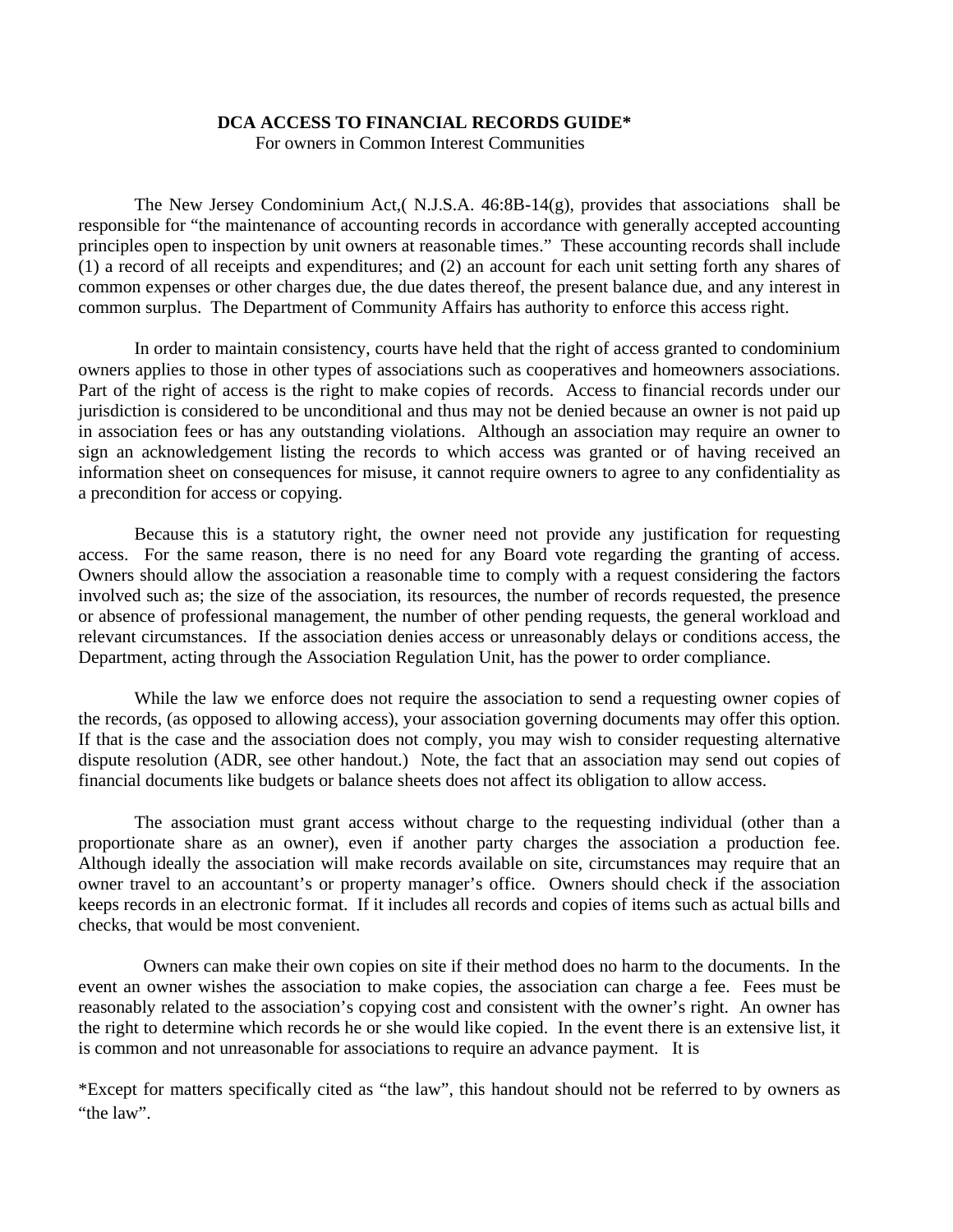Access to Financial Information Page 2

permissible for an owner to bring a knowledgeable person with them such as an accountant or one familiar with corporate financial records. In order to maintain the integrity of the records, it is expected that an association will have a representative present during a review.

Owners should note that except for the records of receipts and expenditures and unit payment records, the law does not establish other specific accounting records as being required to be kept. And note that access is to "accounting records", thus we cannot support an owner's demand for analyses, internal financial reports or explanations of accounting terms or methodology. While there is general agreement on records constituting basic accounting records for an association, others may be subject to differing interpretation by financial authorities. Thus, each association, in consultation with its accountant, should identify which of its records are accounting records. If you have a basis for disagreeing with the classification, you may request alternative dispute resolution (ADR). If the association refuses to allow an owner access to basic information such as bank statements, ledgers, journals or bills that are clearly covered, you should complete our agency complaint form and file it with us. It is clear that supporting documents such as vendor or service bills as well as payments are included. And, although certain board proceedings, such as discussions on legal actions, may be confidential, the resulting attorney bills are not. Attorneys claiming bills contain privileged material can redact such information before allowing access.

The law allows unit owners to access unit owner records for other unit owners. Should such records contain legitimately confidential information, such as social security numbers or unlisted telephone numbers, that information can be redacted. Owners are permitted to see the payment record of their fellow owners much the same as municipal property tax records are open to the public. The discovery of payment arrearages without any lien or collection notations allows owners to inquire about steps the association is taking to protect itself financially. A review of overall payment records allows owners to determine their association's financial health. The association's financial situation and management are basic board election issues.

Prior to making an access request, it is useful to ask the association about the titles and contents of the financial records it keeps so that a request can be specific. Association responses to access requests vary widely. There may be certain restrictions as to the time and location where the records may be reviewed. Also, in the event a request is not specific as to the records requested or the years to which the request pertains; the association is free to provide access in the manner it wishes. There is no set time period in which the association must make records available. Thus, the default is a reasonable time considering all the circumstances.

 Especially in larger associations, it is not productive to begin with overbroad requests. An owner desiring to access records covering a lengthy time frame, should make separate requests for specific periods. Unless precluded by governing documents, an owner may wish to make an informal oral request for access. If it is denied or ignored, one must make a written request to inspect records. If the governing documents are not specific as to whom the records request should be made; address the request to the governing board. The request should be made reasonably in advance of the desired review date and in accordance with any requirements in the association's governing documents-provided they do not conflict with the owner's legal rights. Be aware that current records may be in use by an accountant for tax preparation purposes.